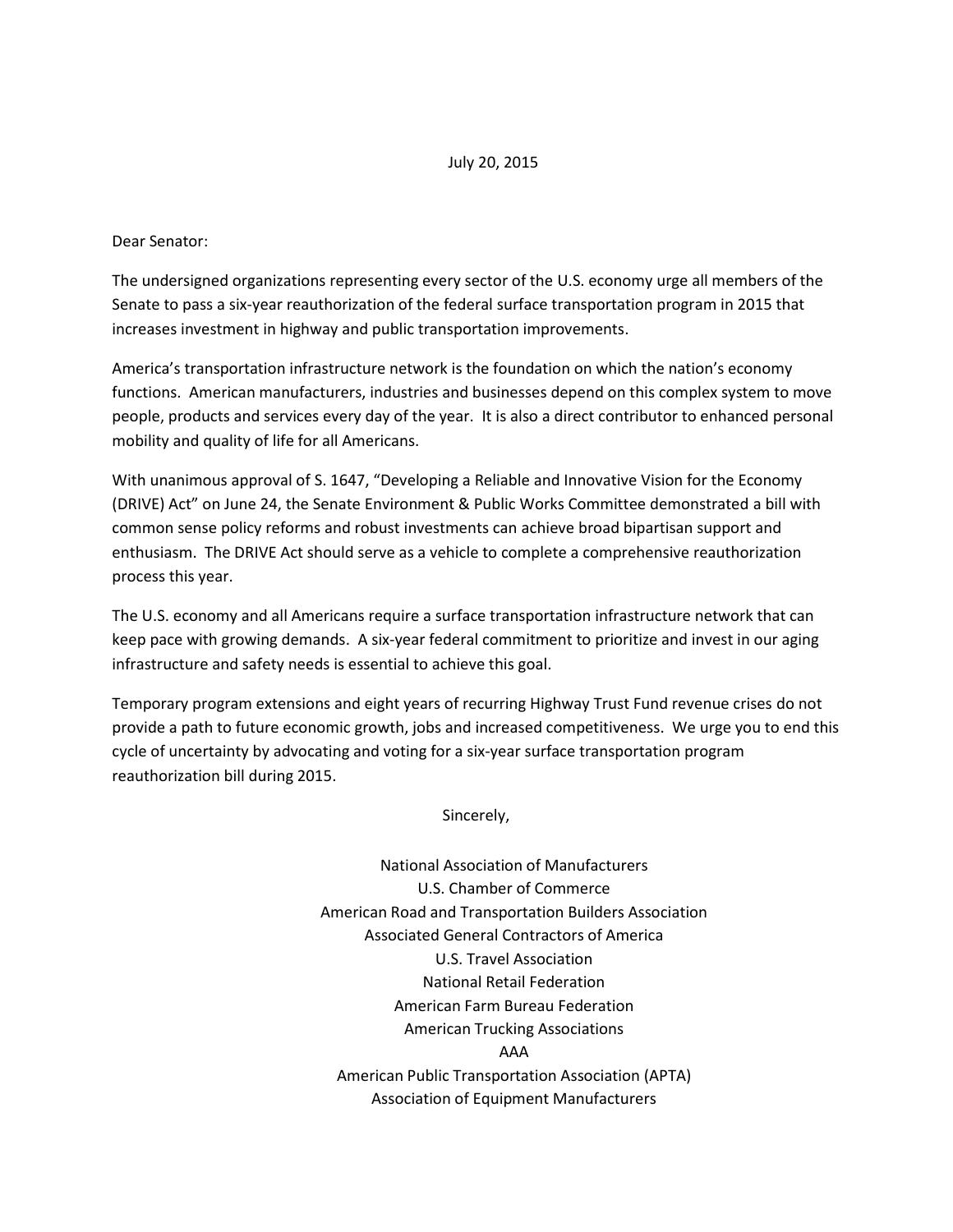International Union of Operating Engineers Laborers International Union of North America United Brotherhood of Carpenters American Association of State Highway and Transportation Officials American Society of Civil Engineers American Association of Port Authorities North America's Building Trades Unions MADD Airports Council International - North America American Highway Users Alliance American Public Works Association (APWA) National Association of Development Organizations (NADO) American Council of Engineering Companies The National Industrial Transportation League National Stone, Sand & Gravel Association Energy Equipment and Infrastructure Alliance Commercial Vehicle Safety Alliance National Railroad Construction & Maintenance Association Construction & Demolition Recycling Association International Bridge, Tunnel and Turnpike Association American Concrete Pavement Association The Association of Union Constructors (TAUC) National Electrical Contractors Association American Rental Association American Supply Association National Precast Concrete Association United Motorcoach Association National Tank Truck Carriers, Inc. NAIOP, the Commercial Real Estate Development Association National Utility Contractors Association Associated Equipment Distributors Precast/Prestressed Concrete Institute National Recreation and Park Association National Electrical Manufacturers Association (NEMA) American Iron and Steel Institute Coalition for America's Gateways & Trade Corridors Concrete Reinforcing Steel Institute National Safety Council Industrial Minerals Association - North America Specialized Carriers & Rigging Association American Institute of Steel Construction (AISC) National Steel Bridge Alliance (NSBA) North American Equipment Dealers Association (NAEDA)